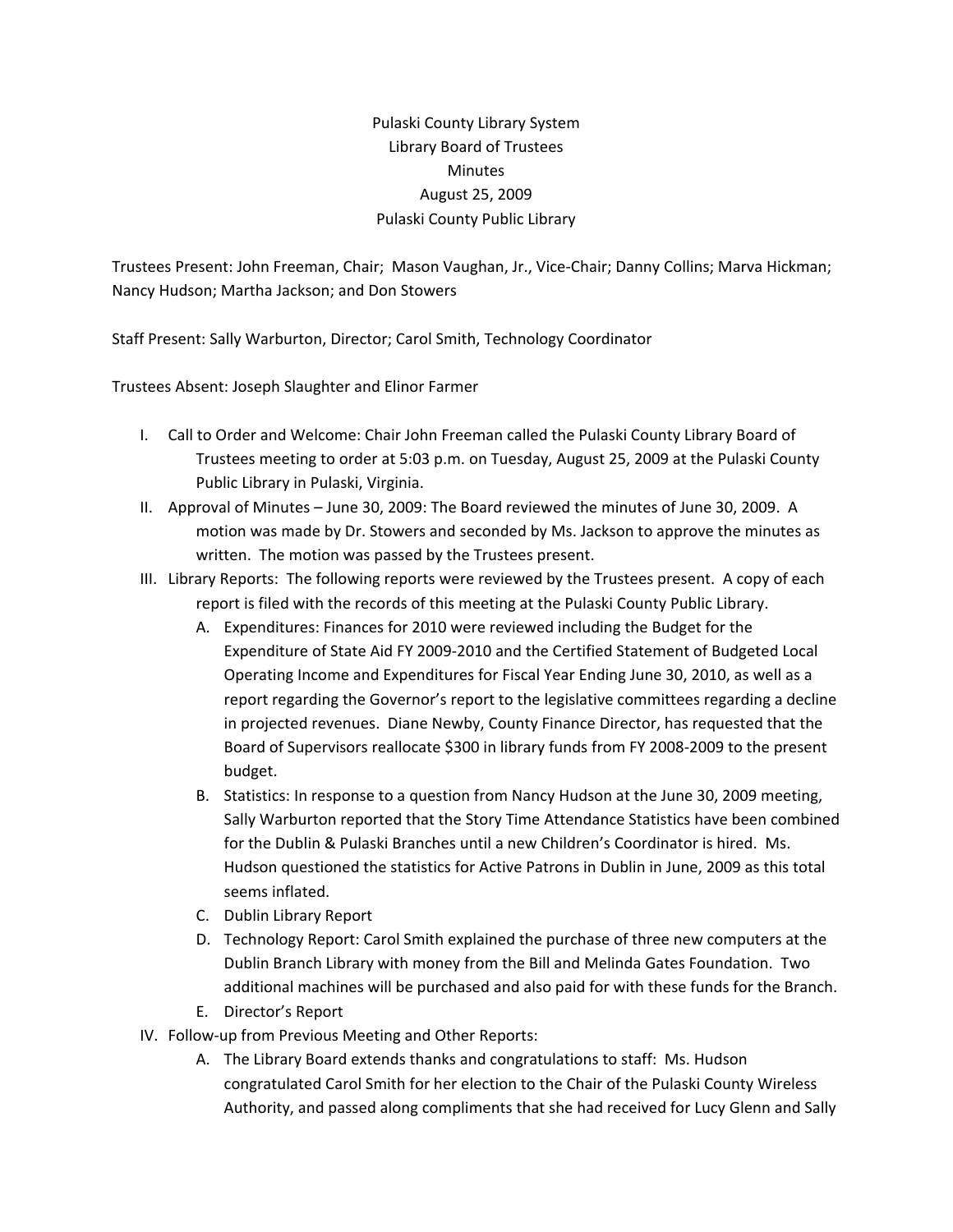Warburton. Mr. Freeman added his thanks to the staff volunteering at the Pulaski Community Partners Coalition Pool Parties for rising  $6<sup>th</sup>$  and  $9<sup>th</sup>$  graders: Judy Baker, Carol Smith and Sally Warburton and to Dr. Stowers for his volunteer effort with these activities.

- B. Hiring for the position of Youth Services Coordinator: The interview committee has no additional updates.
- C. Cat at Charles and Ona B. Free Memorial Library Guidelines: The committee presented suggested guidelines to the Board for corrections, amendments and/or approval. Mr. Collins reported that Mr. Bryant, President of the Humane Society was concerned about the wording of Guideline #11 which reads "The Library Board will review annually the care of and protection of Belle, the library staff and the public. If the above stipulations are not met, the Library Board will relocate Belle in accordance with the original adoption agreement with the Humane Society and with no additional action needed by the Board." His concern centered on the last sentence of that stipulation. Dr. Stowers moved that the guideline be amended to omit all but the first sentence. Mr. Collins seconded the motion. Discussion including the following comments:

Ms. Hudson: the issue has been brought up before two different Boards and we don't want it to arise again. The Board should not have to take any further action.

Mr. Collins: we are committed to creating guidelines. In the event that the guidelines are not followed and residence must be terminated, the Board is within its rights to do so without further public review as this stipulation is written.

Dr. Stowers: if Belle has to be relocated in the future it should be reviewed by the Humane Society

Ms. Jackson: the Board has been dealing with this issue since March and it should not continue to monopolize the Board's time

The motion was called for a vote. Those in favor of amending this statement to omit all but, "The Library board will review annually the care of and protection of Belle, the library staff and the public."  $-3$ ; those opposed  $-3$ ; abstaining  $-1$ . The motion did not carry and will remain as written.

Mr. Collins raised a Point of Order: May the Chair vote? The By‐Laws of the Board of Trustees reads, "Proceedings of all meetings shall be governed by Robert's Rules of Order with the exception that the Chair may vote upon and may move or second a proposal before the Board of Trustees" (Article IV; Section 2)

Sally Warburton as the Library Director raised several concerns about the guidelines as written.

Mr. Freeman recommended that a Friends of Belle group be created to be distinguished from the Friends of the Library which is an established group.

Ms. Hudson expressed concern that monies donated for the care of the cat be used only for the cat.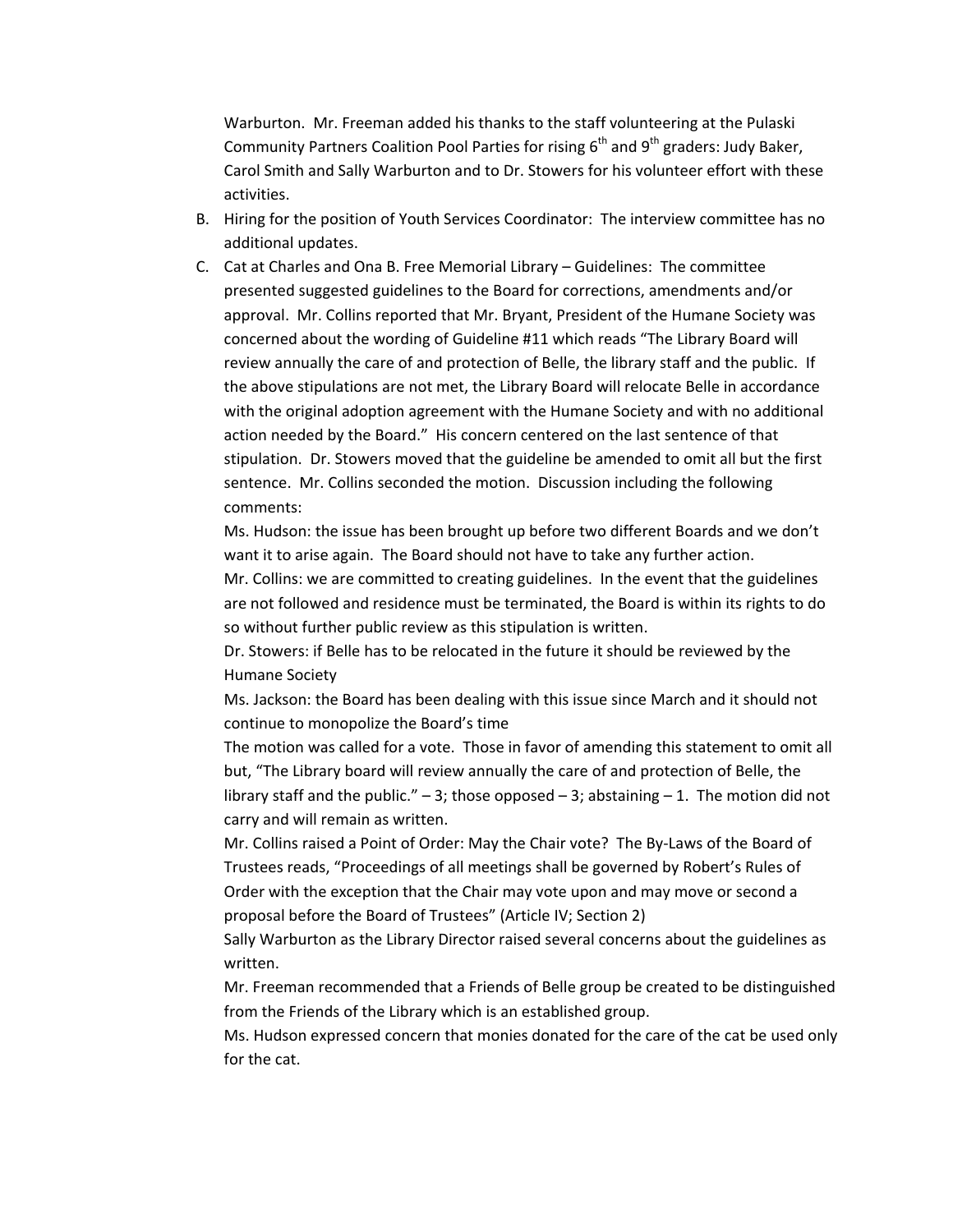Mr. Collins made a motion to refer the document back to committee and add Ms. Warburton to that committee. Dr. Stowers seconded the motion. The motion was passed unanimously.

Ms. Smith reported on the four stray cats that have taken up residence outside the doors of the Pulaski Library and staff efforts to take them to the veterinarian for shots and neutering and to find homes for them.

- D. Summer Reading Program: no further report
- V. New Business:
	- A. Library Policy: the Director has been writing and updating Policy for the Library, not Personnel Policy. The Board has been given copies of a suggested Statement of Objectives which would serve as the introduction to the Policy Manual; the American Library Association's Freedom to Read, Freedom to View and the Library Bill of Rights as a possible inclusion in the Appendix; and a draft of Community Meeting Room Policy. The Board is asked to review this policy piece and be ready to make amendments and vote on it at the September meeting. As one piece is approved another will be presented for consideration.
	- B. Loss of library keys and 911 call: Ms. Warburton reported that a staff member's home was broken into and her purse taken. The library keys were in her purse but they were not identified in any way as library keys and look like regular house keys. Peter Huber, County Administrator, Mr. Freeman, the Dublin and Pulaski Police Departments, and the County Sheriff's Department were notified. No other action is planned. A 911 call was made in error at about 11:00 on Monday, August 17, 2009 from a phone at the Pulaski Public Library. In following‐up on this it was discovered that due to the phone configuration emergency personnel respond to calls from the Pulaski Library to the School Board Offices on Washington Street. Tim Barnes, Pulaski County Schools Technology Department is looking into a possible change of address in the 911 System. Dr. Stowers will keep us informed.
- VI. Closed Meeting Session: Sally Warburton requested that the Library Board of Trustees enter into a closed meeting session for the discussion of personnel matters in accordance with the Code of Virginia, Section 2.2‐3711(A)(1). A motion was made by Mr. Collins and seconded by Ms. Hickman to enter closed meeting session to discuss personnel matters. The motion was passed unanimously by Trustees present.

Return to Open Session: Ms. Jackson made a motion to return to open session of the meeting. Ms. Hickman seconded the motion and it was passed unanimously by Trustees present.

Certification: Dr. Stowers made a motion to certify, in conformance with the Virginia Freedom of Information Act, that the Library Board of Trustees had convened a closed session on August 25, 2009 and that the closed session was conducted in conformance with Virginia law, and that to the best of each Trustee's knowledge only business matters lawfully exempted from open meeting requirements by Virginia law were discussed and only matters identified in the motion of closed session were heard, discussed or considered by